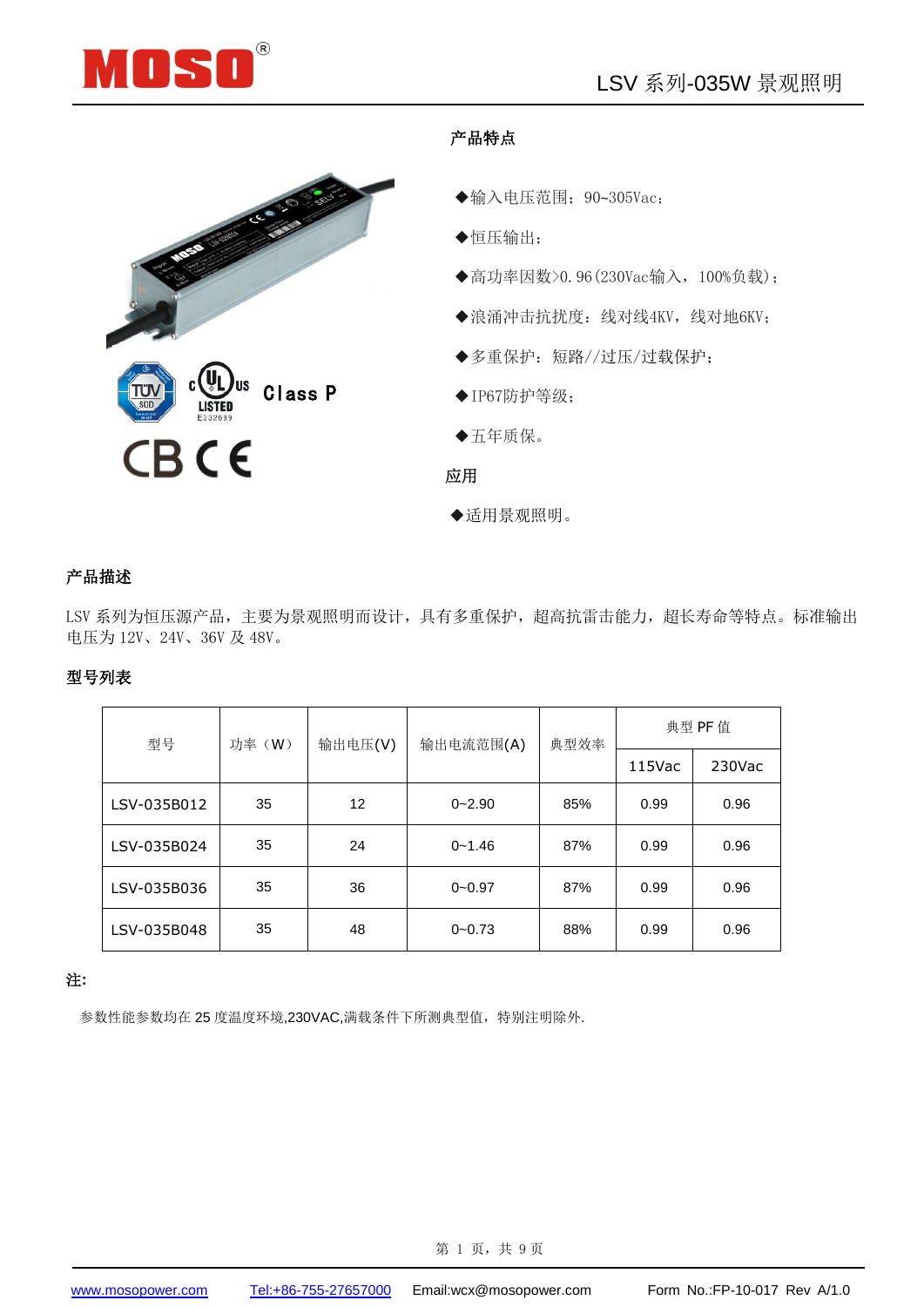

# 输入性能

| 参数     | 最小值            | 典型值            | 最大值       | 备注                |  |
|--------|----------------|----------------|-----------|-------------------|--|
| 输入电压范围 | 90Vac          | 100-277Vac     | $305$ Vac |                   |  |
| 输入频率范围 | 47HZ           | 50/60          | 63Hz      |                   |  |
| 漏电流    | -              |                | 0.75mA    | 230V/50Hz         |  |
| 输入电流   |                |                | 0.5A      | 100-277Vac & 满载条件 |  |
| 浪涌电流   | $\blacksquare$ | $\blacksquare$ | 75A       | 230Vac & 满载条件     |  |
| 功率因数   | 0.95           | 0.96           |           | 230Vac, 100%负载    |  |
| 总谐波失真  |                | 15%            | 20%       | 230Vac, 100%负载    |  |

## 输出性能

| 参数     | 最小值   | 典型值 | 最大值 | 备注                                                   |  |
|--------|-------|-----|-----|------------------------------------------------------|--|
| 输出电压精度 | $-5%$ |     | 5%  | 满载                                                   |  |
| 输出纹波电压 |       |     | 3%  | 满载, 在示波器 20MHz 带宽的条件下, 输出并<br>0.1uF 瓷片电容和 10uF 电解电容。 |  |
| 输出过冲   |       |     | 10% | 当电源开启时                                               |  |
| 线性调整率  |       |     | 3%  | 25℃±10℃环境温度,输入从90Vac 到305Vac<br>变化                   |  |
| 负载调整率  |       |     | 3%  | 25℃±10℃环境温度, 230Vac 输入条件下, 负<br>载从 50%到 100%变化       |  |
| 开机启动时间 |       |     | 3S  | 100-277Vac 输入, 100%负载条件。                             |  |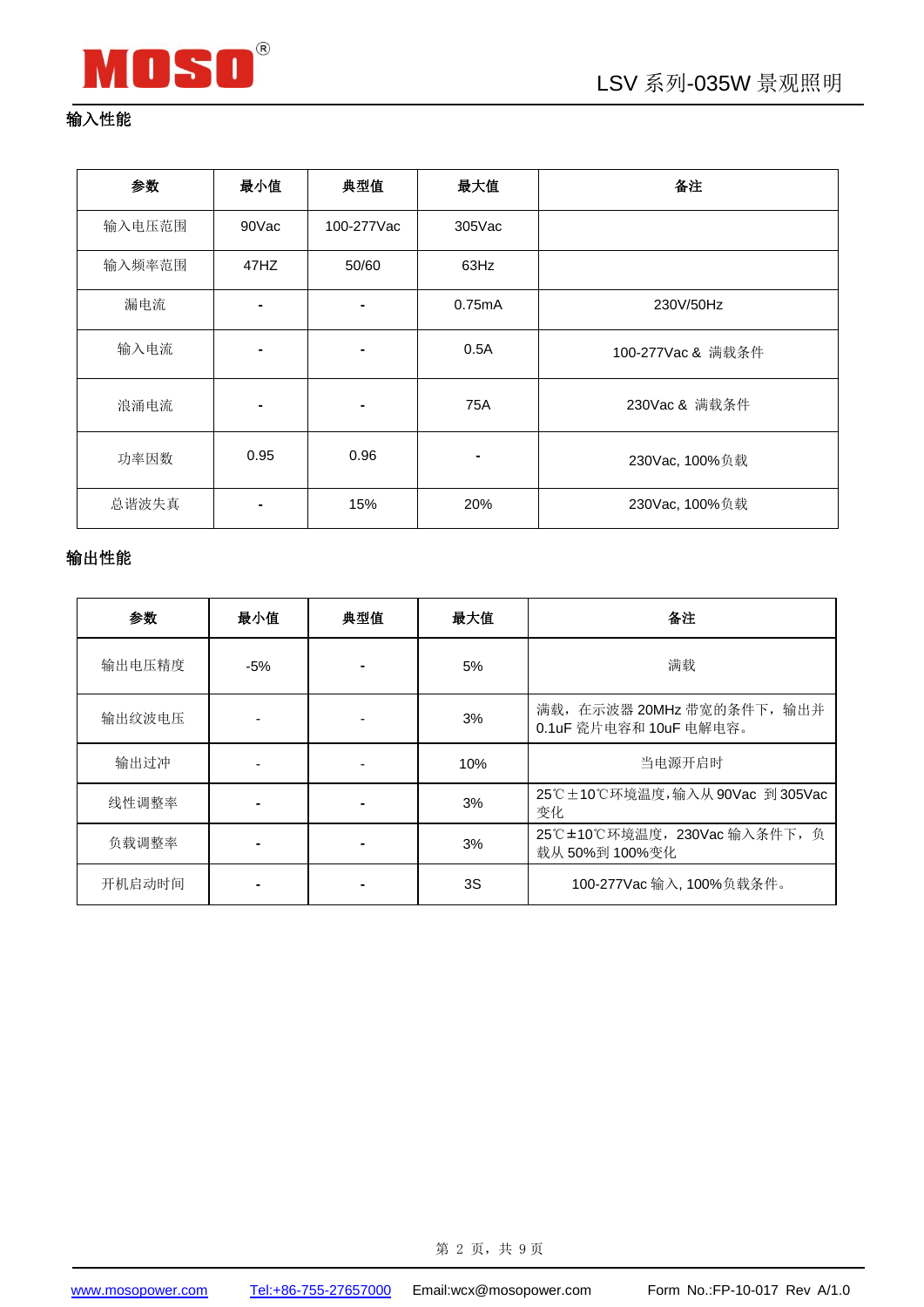

### 规格概述

|                                                                   | 参数      | 最小值                       | 典型值                      | 最大值                          | 备注                                                                      |
|-------------------------------------------------------------------|---------|---------------------------|--------------------------|------------------------------|-------------------------------------------------------------------------|
| 效率@115Vac<br>$Vo = 12V$                                           |         | 80%                       | 83%                      |                              |                                                                         |
| $Vo = 24V$<br>$Vo = 36V$<br>$Vo = 48V$                            |         | 82%<br>82%<br>83%         | 85%<br>85%<br>86%        |                              | 100%负载, 25℃环境温度条件测试                                                     |
| 效率@230Vac                                                         |         |                           |                          |                              |                                                                         |
| $Vo = 12V$<br>$Vo = 24V$<br>$Vo = 36V$<br>$Vo = 48V$              |         | 83%<br>85%<br>85%<br>86%  | 85%<br>87%<br>87%<br>88% |                              | 100%负载, 25℃环境温度条件测试                                                     |
| 效率@277Vac<br>$Vo = 12V$<br>$Vo = 24V$<br>$Vo = 36V$<br>$Vo = 48V$ |         | 83%<br>85%<br>85%<br>86%  | 85%<br>87%<br>87%<br>88% |                              | 100%负载, 25℃环境温度条件测试                                                     |
|                                                                   | 输入对输出   | $\overline{\phantom{a}}$  | 3750Vac                  | $\qquad \qquad \blacksquare$ |                                                                         |
| 介电强度                                                              | 输入对地    |                           | 1600Vac                  |                              | 60 秒, 电流不超过 10mA                                                        |
|                                                                   | 输出对地    |                           | 1600Vac                  |                              |                                                                         |
|                                                                   | 接地阻抗    |                           |                          | $0.1\Omega$                  | 25℃±10℃环境温度下, 通过 25A 电流, 时间为 60<br>秒。                                   |
|                                                                   | 绝缘阻抗    | 100MΩ                     |                          |                              | 25℃±10℃环境温度, 小于70%相对湿度条件下,<br>输入对输出, 输入对地 输出对地 分别施加500VDC<br>电压,时间为60秒。 |
|                                                                   | 平均无故障时间 | $\blacksquare$            | 200000 小时                | $\blacksquare$               | 230Vac,80%负载条件(MIL-HDBK-217F)                                           |
|                                                                   | 寿命时间    | ۰                         | 50000 小时                 | -                            | 230Vac&100%负载,70℃壳温,参考寿命曲线                                              |
|                                                                   | 安规壳温    | $-40^{\circ}$ C           |                          | $+85^{\circ}$ C              |                                                                         |
|                                                                   | 质保壳温    | $-40^{\circ}$ C           |                          | $+60^{\circ}$                |                                                                         |
| 储存温度                                                              |         | $-40^{\circ}$ C           |                          | $+85^{\circ}$ C              | 湿度: 20% to 95% RH                                                       |
| 尺寸(L*W*H)mm                                                       |         | 199*42.5*34mm             |                          |                              |                                                                         |
| 净重                                                                |         |                           | 510±50g/PCS              |                              |                                                                         |
| 参考包装                                                              |         | L410*W255*H200mm, 15PCS/箱 |                          |                              |                                                                         |

## 安全规范标准

| 安全规范认证类别         | 国家地区   | 安全规范标准                        |  |
|------------------|--------|-------------------------------|--|
| 中国<br><b>CCC</b> |        | GB19510.1, GB19510.14         |  |
| CE.              | 欧洲     | EN61347-1, EN61347-2-13       |  |
| CВ               | CB 成员国 | IEC61347-1, IEC61347-2-13     |  |
| UL               | 美国     | <b>UL 8750</b>                |  |
| <b>CUL</b>       | 加拿大    | CSA C22.2 No.250.13-12        |  |
| <b>KC</b>        | 韩国     | K61347-1, K61347-2-13, K62384 |  |
| <b>PSE</b>       | 日本     | J61347-1, J61347-2-13         |  |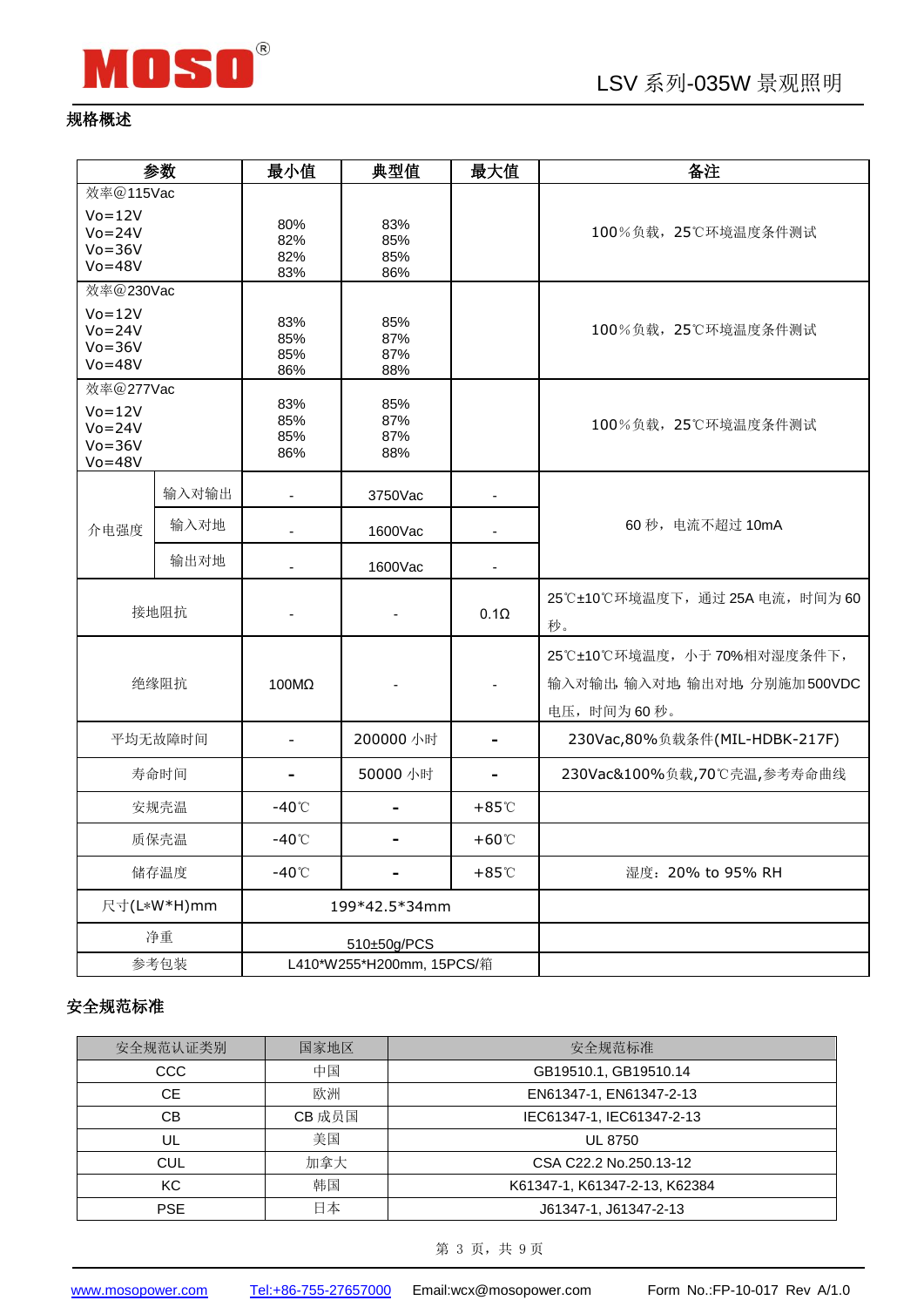

# LSV 系列-035W 景观照明

| SAA | 大利亚<br>澳 | AS/NZS IEC 61347-2-13 |  |
|-----|----------|-----------------------|--|
|     |          | 61347.1<br>AS/NZS     |  |

#### 电磁兼容标准

| 电磁兼容认证类别   | 国家地区 | 电磁兼容标准                               |  |  |
|------------|------|--------------------------------------|--|--|
| CCC        | 中国   | GB 17743, GB 17625.1                 |  |  |
|            |      | EN 55015, EN 61000-3-2, EN 61000-3-3 |  |  |
| <b>CE</b>  | 欧洲   | EN61000-4-2,3,4,5,6,8,11             |  |  |
|            |      | EN61547                              |  |  |
|            | 韩国   | K61547                               |  |  |
| KC.        |      | K00015                               |  |  |
| <b>PSE</b> | 日本   | J55015                               |  |  |
| <b>FCC</b> | 美国   | FCC part 15                          |  |  |

#### 注:电源满足 **EMI** 测试标准,由于电源作为终端设备的一部分,需结合终端设备重新进行 **EMI** 确认。

浪涌曲线

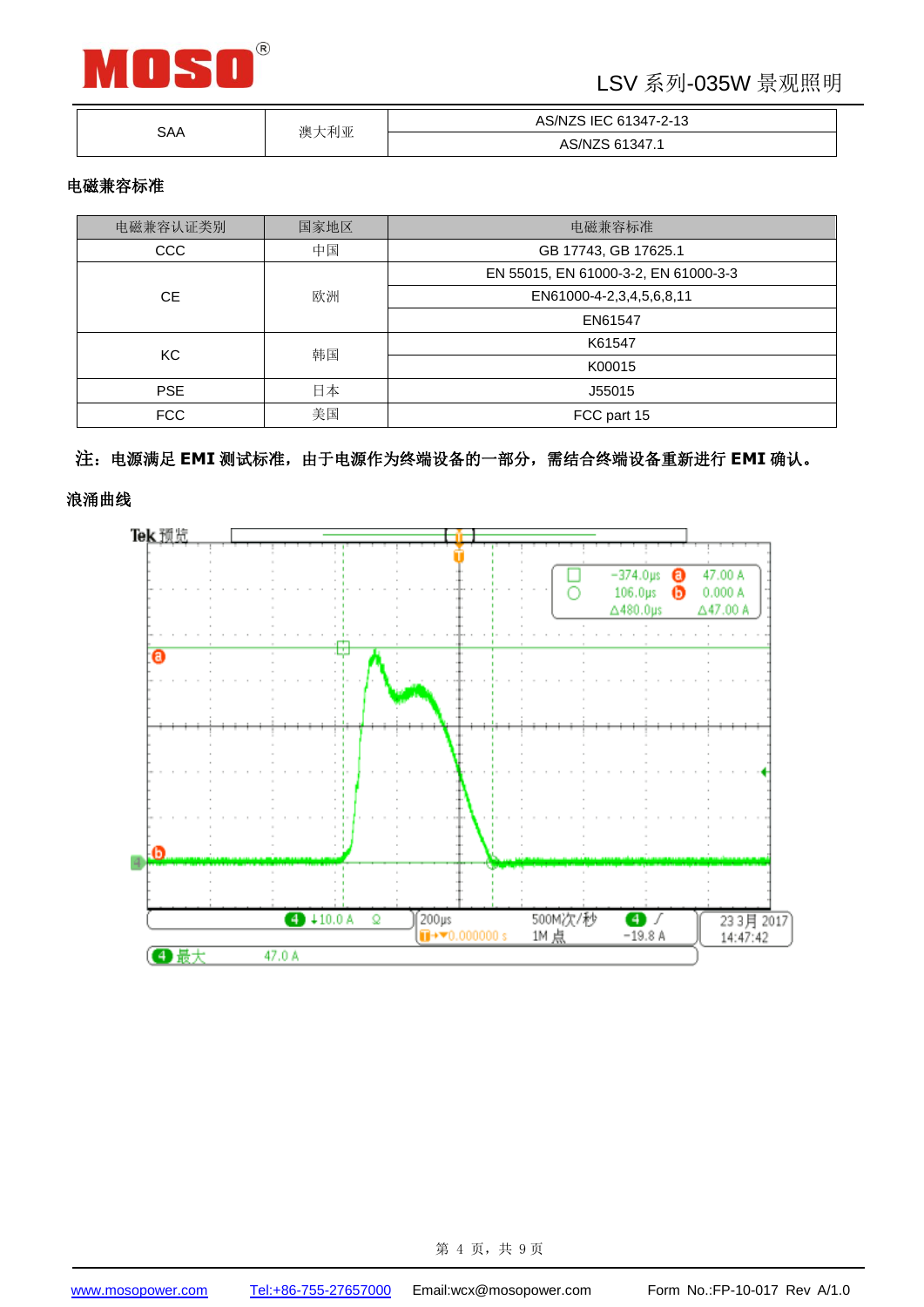

降额曲线

100 80 60  $\frac{6}{6}$  60<br> $\frac{1}{6}$  40 20 115Vac 230Vac Temperature vs. Load Curve

-40 -20 20 40 60 70 0 Ambient Temperature (℃)

输入电压**-**负载曲线

0

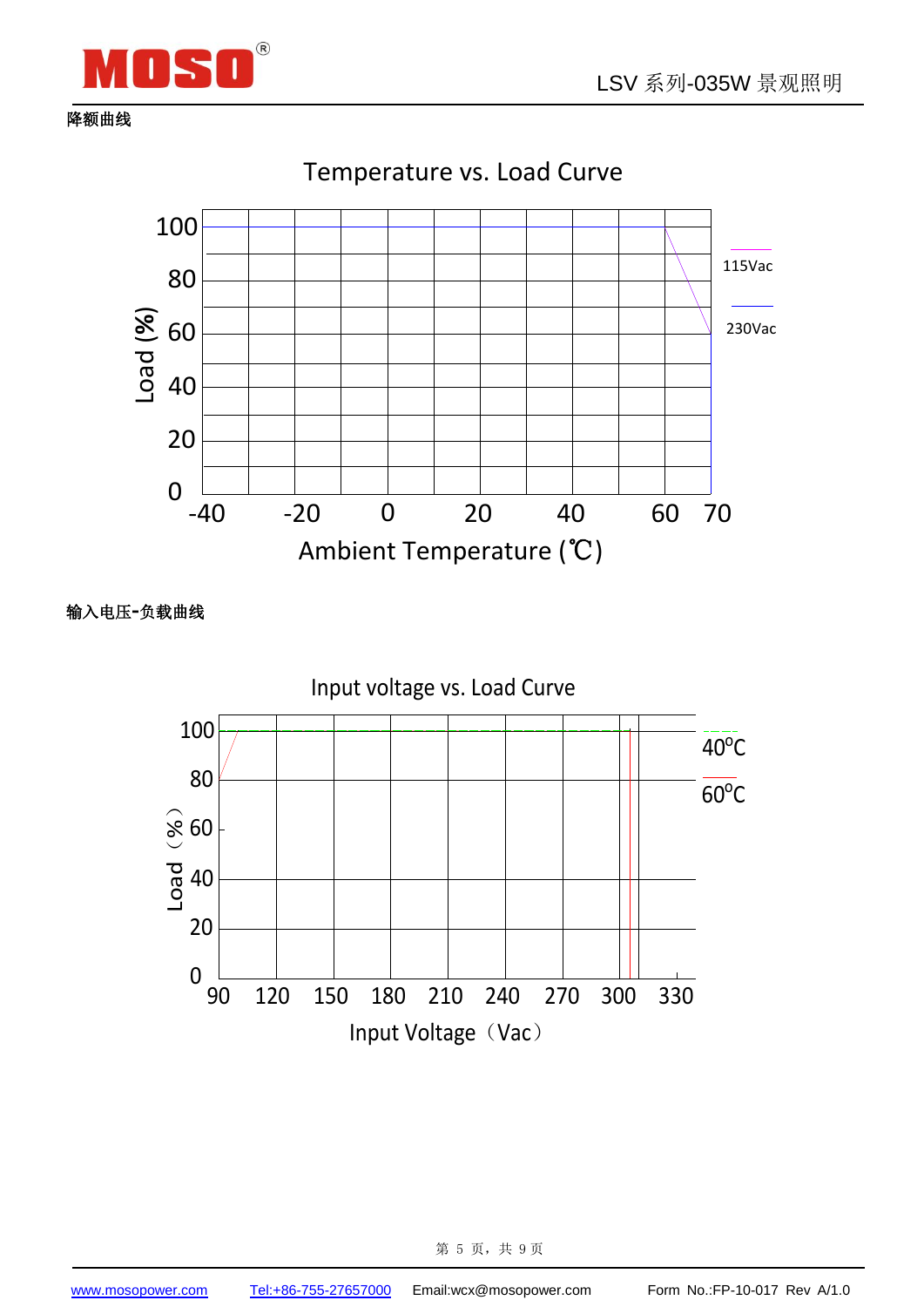

### 寿命**-**壳温曲线



#### 效率曲线



第 6 页,共 9页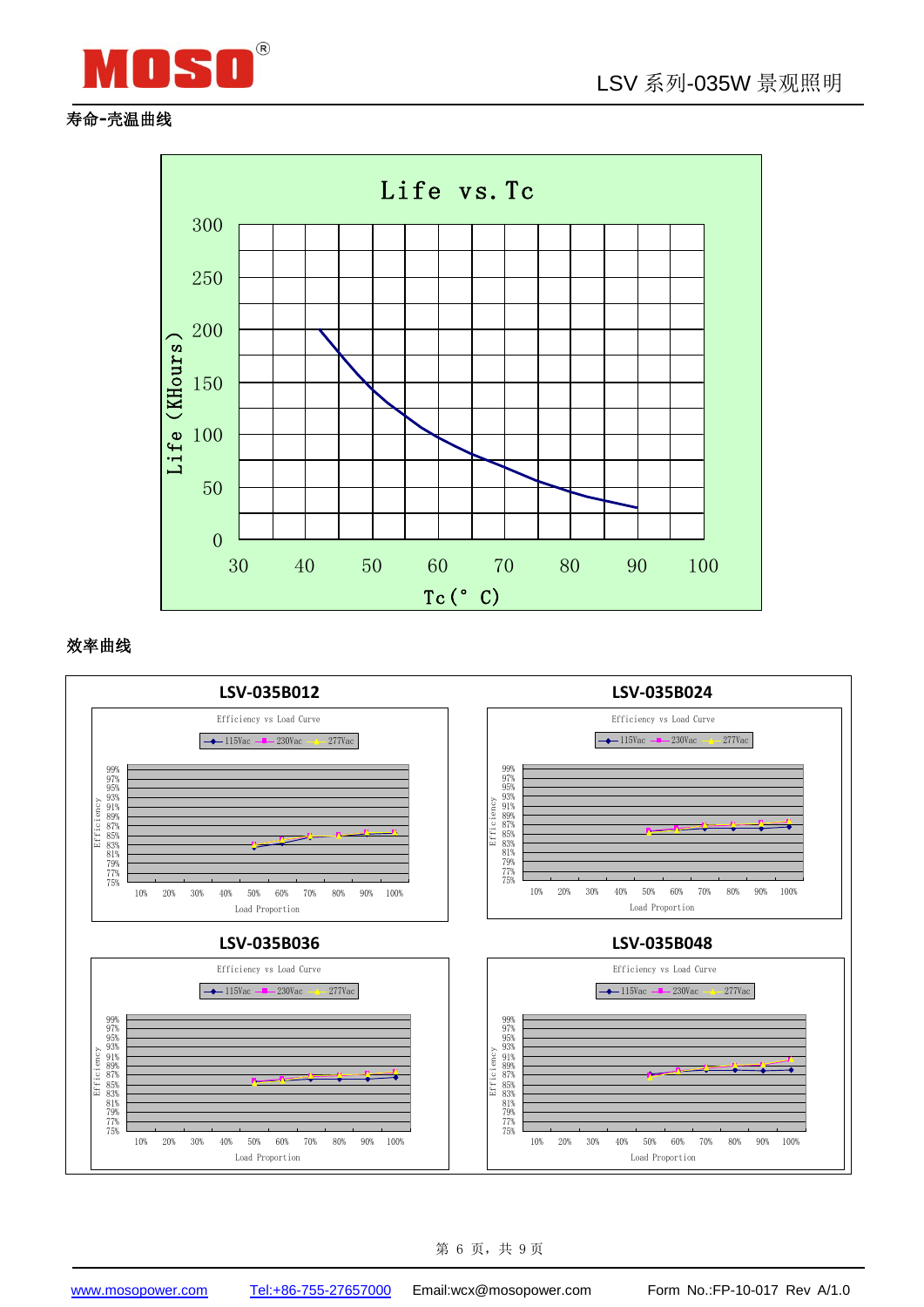



### 功率因数曲线



#### 功率因数**-**输入电压曲线



#### 保护功能

| 参数   | 备注                                      |
|------|-----------------------------------------|
| 短路保护 | 打嗝模式, 当短路情况解除后, 产品将会自动恢复正常。             |
| 过流保护 | >1.6 倍负载进入打嗝状态,当故障解除后,产品将会自动恢复正常。       |
| 讨压保护 | 产品超过限定范围时,进入保护状态,当故障解除并重新上电,产品将会自动恢复正常。 |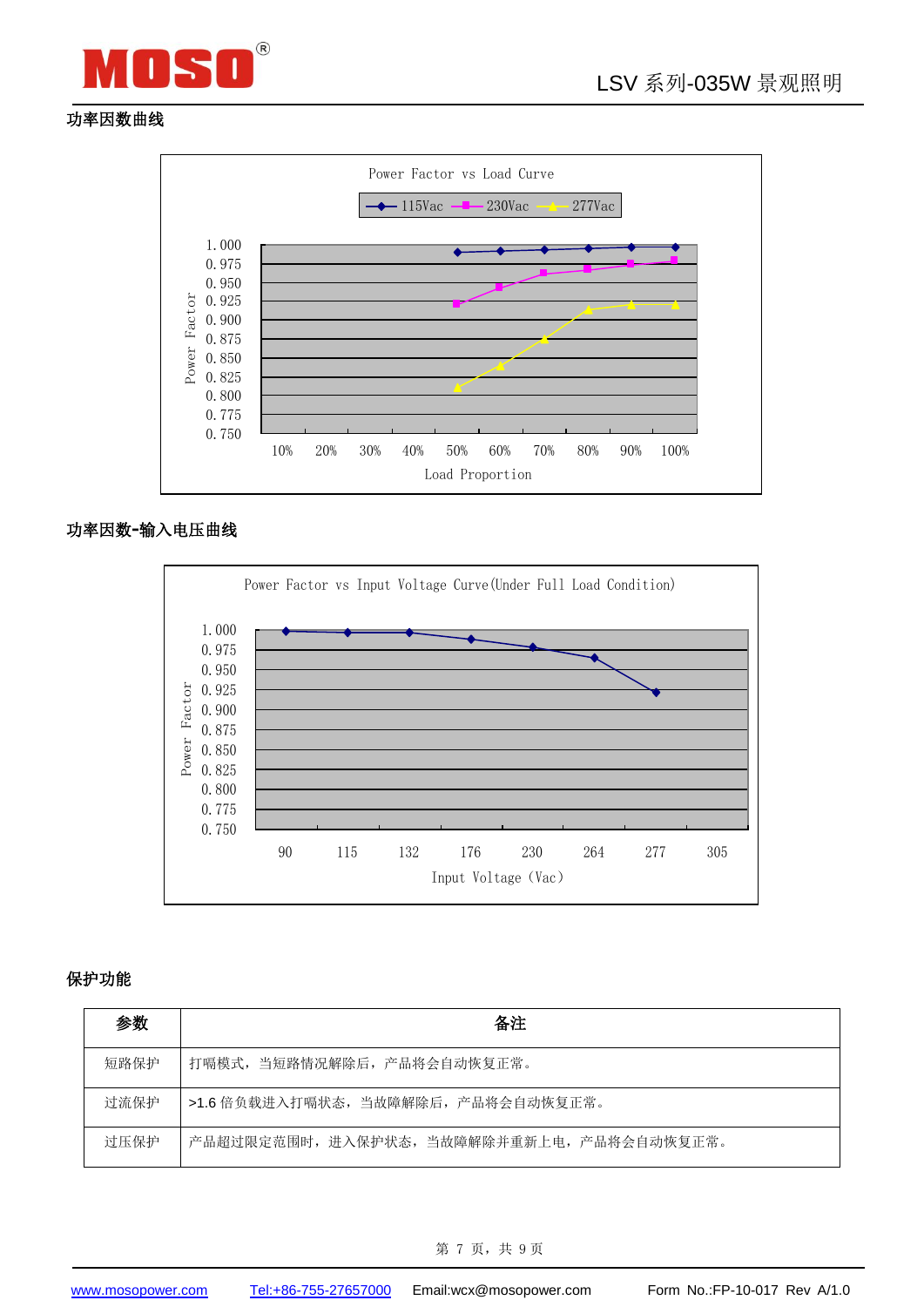

## 结构尺寸示意图

LSV-035 系列



| 线材 | 规格                                     | Note          |  |
|----|----------------------------------------|---------------|--|
| 输入 | $CCC+VDE$ 3x1.0mm <sup>2</sup> L=300mm | 适用于 CCC/CE 版本 |  |
|    | 18AWG 3C L=300mm                       | 适用于 UL 版本     |  |
| 输出 | $CC+VDE 2x1.0mm2$ L=300mm              | 适用于 CCC/CE 版本 |  |
|    | $18AWG$ $2C$ $L=300mm$                 | 适用于 UL 版本     |  |